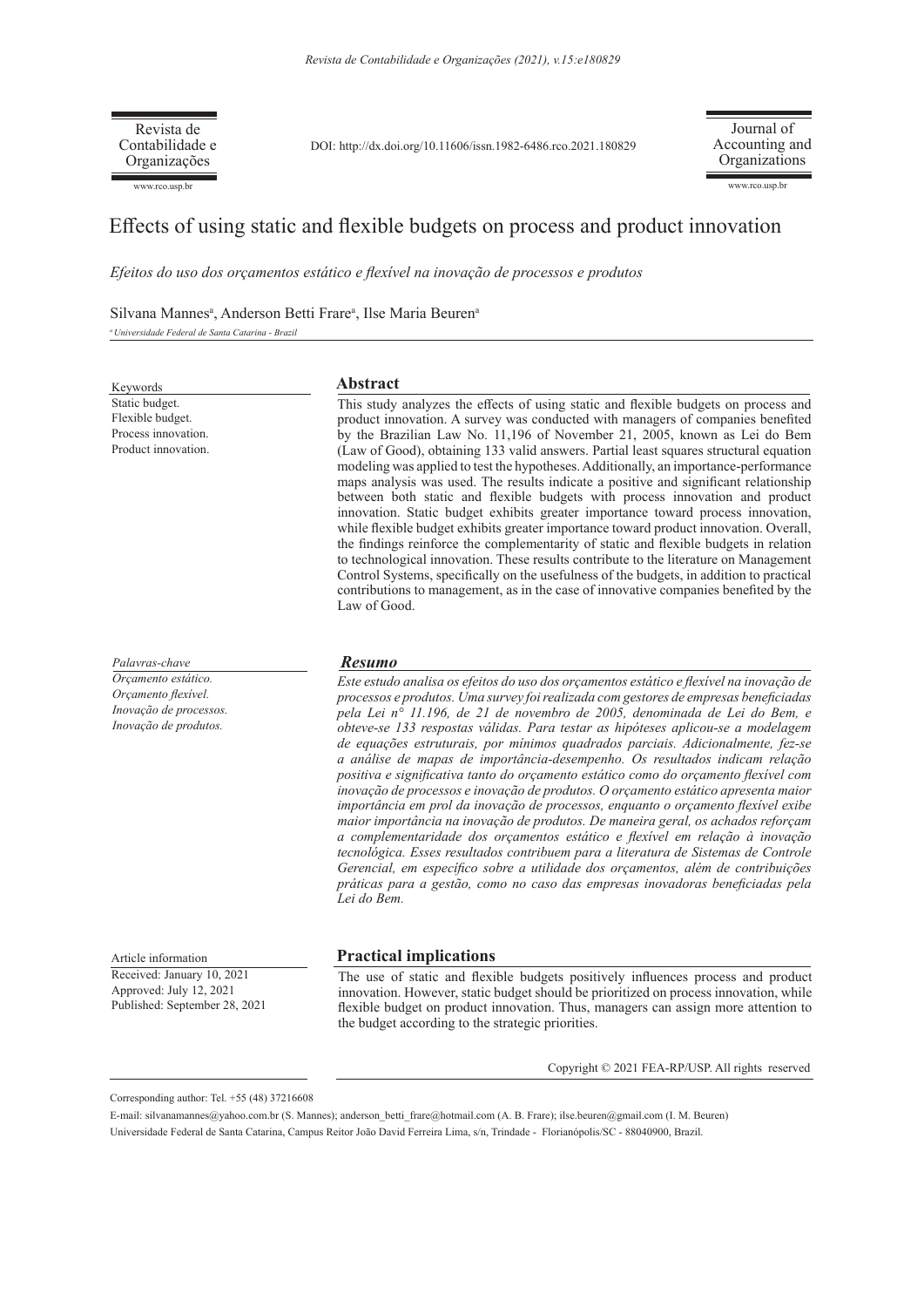#### **1 INTRODUCTION**

Innovation is pointed out as one of the primary resources for the organization to achieve competitive advantage (Chenhall & Moers, 2015), make changes in the market (Henri, 2006) and ensure its survival (Burns & Stalker, 1961). Schumpeter (1982) indicated that economic development is driven by innovation, in which new technologies are created and recreated to replace old ones. The Organization for Economic Cooperation and Development (OECD, 2005) states that technological innovation is understood as the implementation of something new or improved in the organization, which may include process and/or product innovations.

Innovation imposes challenges on management (Bedford, Bisbe & Sweeney, 2019) that can be managed with supporting organizational mechanisms (Tidd & Bessant, 2015), such as the budget (Ehkolm & Wallin, 2011). Budget is considered one of the most important control and planning mechanisms used by companies (Horngren, Foster & Datar, 2000). Long ago, it was seen as unable to be functional in high uncertainty environments (Hope & Fraser, 2003), especially traditional annual budgets, which should then be replaced by continuous and flexible budgets (Hansen, Otley & Van der Stede, 2003). However, some indicate that annual budgets are still useful (Libby & Lindsay, 2007; Dugdale & Lyne, 2008), and complementary to flexible budgets (Ekholm & Wallin, 2000, 2011). Contrasting positions regarding the usefulness of the budget are observed, which points to gaps and research opportunities (Sponem & Lambert, 2016; Henri, Massicotte & Arbour, 2019).

Despite the adoption of more flexible budgets by organizations, the static budget does not appear to be totally dispensable (Matějka, Merchant & O'Grady, 2020), which suggests complementarity of Management Control Systems (MCS) in innovation environments (Grabner & Moers, 2013; Bedford, Malmi, & Sandelin, 2016), and specifically of the usefulness of static and flexible budgets (Ekholm & Wallin, 2000). Previous studies have already provided evidence of the traditional (static) annual budget being an antecedent of process (Dunk, 2011) and product innovation (Lopez-Valeiras, Gonzalez-Sanchez & Gomez-Conde, 2016). Evidence also indicates influence of the flexible budget on process (Bisbe & Otley, 2004; Lopez-Valeiras et al., 2016; Pazetto, Mannes, & Beuren, 2020) and product innovation (Dunk, 2011; Laitinen, Länsiluoto, & Salonen 2016).

Positive influence of static and flexible budgets on process and product innovation is assumed in the present study. Budget is a MCS, which can vary from one company to another. However, it needs to be aligned with the overall management (Sponem & Lambert, 2016). According to Ekholm and Wallin (2011), this implies understanding the usefulness of the static and flexible budget. Thus, there is the following research question: Does the use of static and flexible budgets have influence on product and process innovation? Therefore, the objective of the herein study is to analyze the effects of the use of static and flexible budgets on product and process innovation in companies benefited by the Brazilian Law No. 11,196 of November 21, 2005. This law, known as Lei do Bem (Law of Good), offers tax subsidies for private organizations to intensify their investments in Research, Development and Innovation (RD&I).

The relevance of investigating these relationships is limited to offering new insights into the interaction of budgets with innovation, which is still controversial in the literature (Ekholm & Wallin, 2000; Hope & Fraser, 2003; Libby & Lindsay, 2007). Dunk (2011) stresses the importance of looking at how budget is used in innovation environments. It is also justified by the importance of budget as one of the MCS that enables improvements in organizational outcomes (Dal Magro & Lavarda, 2015). Thus, the study contributes by investigating to what extent static and flexible budgets (MCS) can be used in a complementary way by managers in order to facilitate innovation (Grabner & Moers, 2013; Bedford et al., 2016).

Camisón and Villar-Lopez (2014) pointed out that there is a need to segregate technological innovation into process and product innovation to elucidate the particularities and similarities. With this, the effects of static and flexible budgets on process and product innovation are clarified, considering the perspective of possible complementarity of budgets. Thus, it contributes to the management of innovative companies by pointing out which type of budget contributes to dealing with uncertain environments and from the perspective of process and product innovation. The companies that are focus of the analysis are driven by innovation and receive tax exemptions to intensify investments in RD&I, which elucidates the importance of understanding the use of MCSs to promote innovation.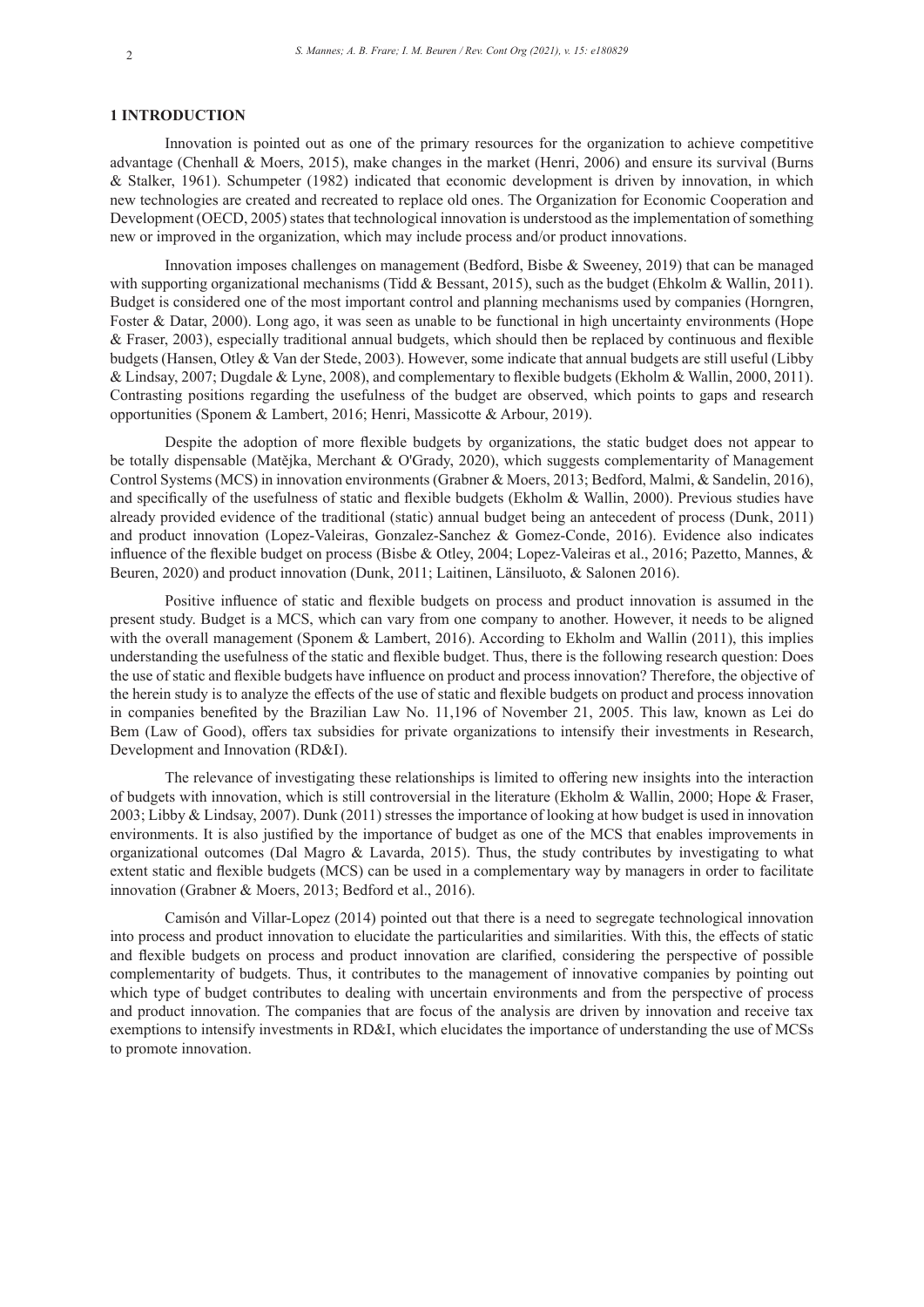### **2 LITERATURE REVIEW AND HYPOTHESES**

### **2.1 Perceived usefulness of budget and technological innovation**

A OCDE (2005) expõe que a inovação tecnológica consiste nas inovações de processos e de produtos, que repreAccording to the OECD (2005), technological innovation consists of process and product innovations, which represent the main types of innovation. Process innovation consists of the realization of new processes, or of processes with considerable changes, which leads to cost reduction and improves the condition of the production or distribution of the products (Gunday, Ulusoy, Kilic & Alpkan, 2011). Product innovation, on the other hand, comprises considerable changes in technical, functional, component, or material specifications (Gunday et al., 2011).

Innovation is one of the main aspects that ensures the maintenance and continuity of companies' businesses (Burns & Stalker, 1961), by permeating (re)adaptations in processes and products (OECD, 2005). However, managing and stimulating innovation in organizations is a challenge imposed on managers (Bedford et al., 2019), which requires organizational strategic attention (Tidd & Bessant, 2015) and (re)alignments of the MCSs employed in the management (Chenhall & Moers, 2015). From this perspective, the corporate budget can embody various functions and assume multiple roles in organizations (Mucci, Frezatti & Dieng, 2016; Sponem & Lambert, 2016; Henri et al., 2019).

Strands of literature point to the budget as an enabling mechanism that managers can use to promote innovation and innovative solutions broadly, in the face of external turbulence (Frow, Marginson & Ogden, 2010). Along these lines, evidence points out that the interactive use of the MCS, in this case the budget, has the potential to drive process and organizational innovation (Lopez-Valeiras et al., 2016), just as budgeting from a planning perspective (control) can facilitate (hinder) product innovation (Dunk, 2011). At its core, budgeting involves setting goals, plans, and a constant comparative analysis of what was planned with the actual results of the organization (Ekholm & Wallin, 2011).

The literature classifies budgets into two main types, static budget and flexible budget, once known as fixed and variable (Horngren et al., 2000). The static budget is usually prepared once a year based on sales volume, having a reference point, with no changes allowed from its setting, in that year (Ekholm & Wallin, 2011). This type of budget is traditionally considered the basis of managerial control in organizations (Otley, 1999; Cassar & Gibson, 2010) and has been used in many different organizations. In turn, the flexible budget does not determine variable expenses and sales volume and can be changed at shorter intervals compared to the static one (Ekholm & Wallin, 2011).

#### **2.2 Hypothesis developments**

Budgets favor innovative attitudes by indicating where spending for innovation can be increased, and where spending in less innovative areas should be limited (Ehkolm & Wallin, 2011). Studies, such as by Horngren et al. (2000), indicate that the annual budget assists in environmental uncertainty by serving as a buffer and allowing for systematic reactions. However, Dunk (2011) points out that depending on the purpose of the budget (planning or control), the impacts on innovation differ. Static budgeting has been pointed out in the literature as unable to deal with high uncertainty environments (Hope & Fraser, 2003). It is argued that static budget is appropriate for environments that do not have high uncertainty, while flexible budget is better suited for environments with high uncertainty (Samuelson, 1986).

It is noted that there are arguments in the literature supporting that the fixed annual budget can provide support for environmental uncertainty (Ekholm & Wallin, 2000), but there are also notes proposing that they are not perceived as appropriate for uncertain environments (Hope & Fraser, 2003; Ekholm & Wallin, 2011). Although some organizations seek support in types of budgets that are not so rigid, it seems that the usefulness of the annual budget still figures an indispensable way to subsidize the decision-making process (Matějka et al., 2020).

In the stream that considers the fixed annual budget as complementary to the flexible one, there is the study by Ekholm and Wallin (2000), which investigated the validity of the criticisms perceived by executives of Finnish companies. It was observed that few companies intend to abandon the annual budget, supposedly with the role of maintaining internal efficiency, and that most of them pointed to alternative systems, such as continuous forecasting, as complementary to the annual budget. It is pointed out that in counterpoint to the use of isolated managerial controls, certain MCSs present complementarity in the context of encouraging innovation (Grabner & Moers, 2013; Bedford et al., 2016). Thus, the static budget can be perceived as complementary to the flexible budget (Ekholm & Wallin, 2000). Thus, the following hypotheses are proposed: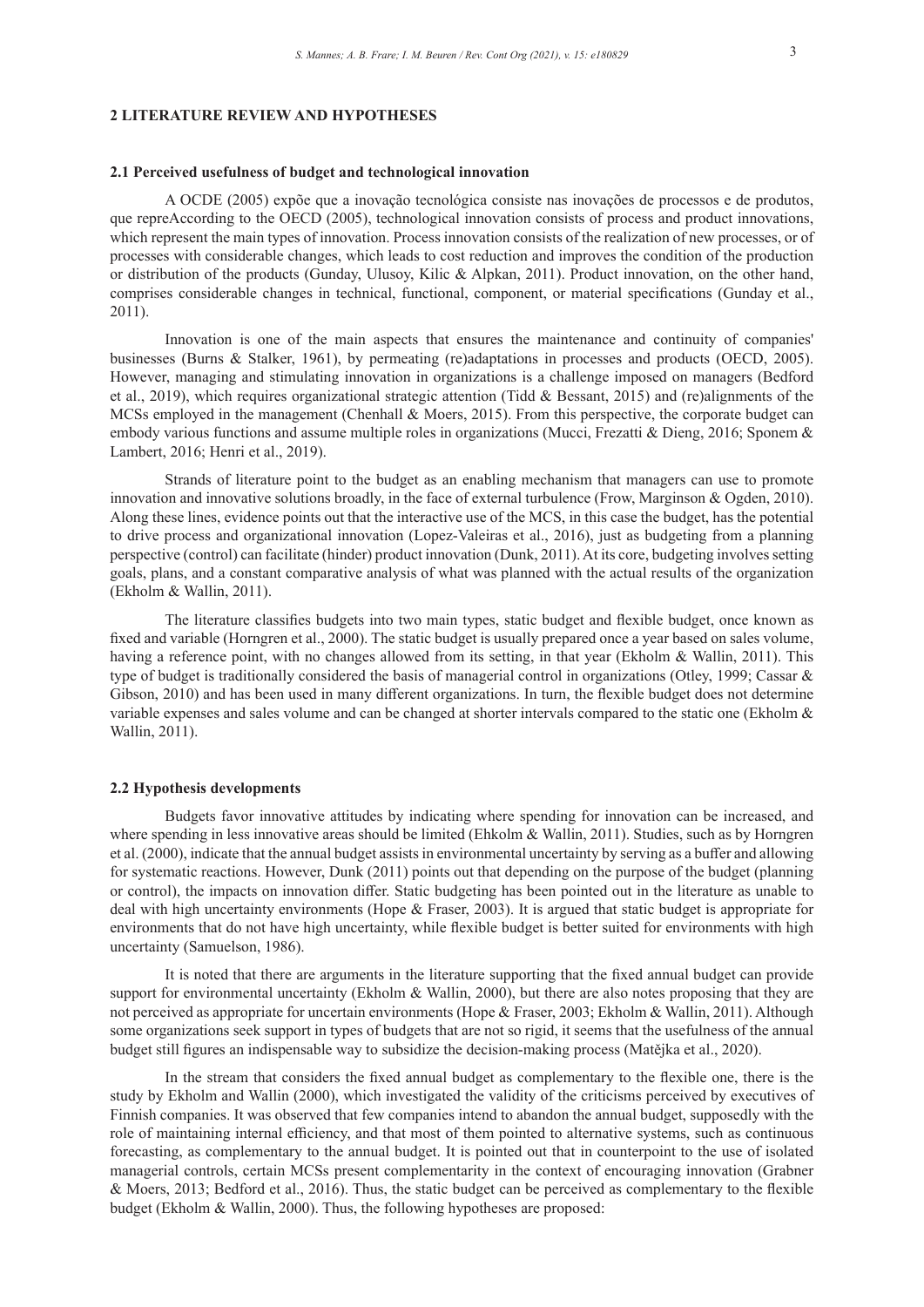- **H<sub>1</sub>:** The use of static budget is positively and significantly associated with process innovation.
- **H<sub>2</sub>**: The use of static budget is positively and significantly associated with product innovation.

Budget use can exert effect on innovation, particularly when the budget permeates the interactive use (Laitinen et al., 2016) or planning (Dunk, 2011) perspective. Evidence suggests that the interactive use of the MCS, which encompasses the budget perspective, is positively associated with process innovation (Lopez-Valeiras et al., 2016). Broadly speaking, more flexible MCSs instigate and can drive innovation in organizations (Saunila & Mäkimattila, 2018). Thus, the use of budget in technological innovation (processes and products) seems to have positive association.

Given the unpredictability of innovation, MCSs with greater flexibility may be beneficial to promote (re)adaptation of organizational behaviors (Davila et al., 2009). In entrepreneurial environments, flexible and interactive MCSs support innovation (Chtioui & Dubuisson, 2020), in exploration and exploitation perspectives (Bedford, 2015). Flexible and interactive MCSs are more suitable in scenarios of uncertainty (Ahrens & Chapman, 2004), which can reflect on innovation, such as process innovation. Bisbe and Otley (2004) observed that interactive control strengthens (through moderation) the relationship of (product) innovation towards performance, and that further research may contemplate the process innovation perspective. Similarly, Pazetto et al. (2020) found that the interactive use of MCS is positively associated with process innovation.

Basically, flexible budgets are seen as favorable for environments with high uncertainty (Samuelson, 1986). According to Khandwalla (1972), MCSs, especially flexible budgets, have positive association with growth induced by product competition. Van der Stede (2000) found in his study that less rigid budget controls are strongly used and preferred by business units that propitiate the differentiation strategy, as they have better support for flexibility and environmental changes. Laitinen et al. (2016) showed that the use of interactive budget (more flexibility-oriented) has a positive association with product innovation. Thus, the following hypotheses are formulated:

**H<sub>3</sub>:** The use of flexible budget is positively and significantly associated with process innovation.

**H4 :** The use of flexible budget is positively and significantly associated with product innovation.

Through the literature review and the construction of the hypotheses, the conceptual model of the research is presented (Figure 1).



Source: prepared by the authors. **Figure 1.** Conceptual model

### **3 METHODOLOGICAL PROCEDURES**

#### **3.1 Population and sample**

A survey was conducted with managers of companies benefited by the Brazilian Law No. 11,196, of November 21, 2005. This law seeks to contribute with private companies focused on innovation, offering fiscal subsidies to intensify their investments in RD&I. As these companies go through a selection process to receive the benefit, it is assumed that they invest intensively in technological innovation activities, thus composing the population of this study.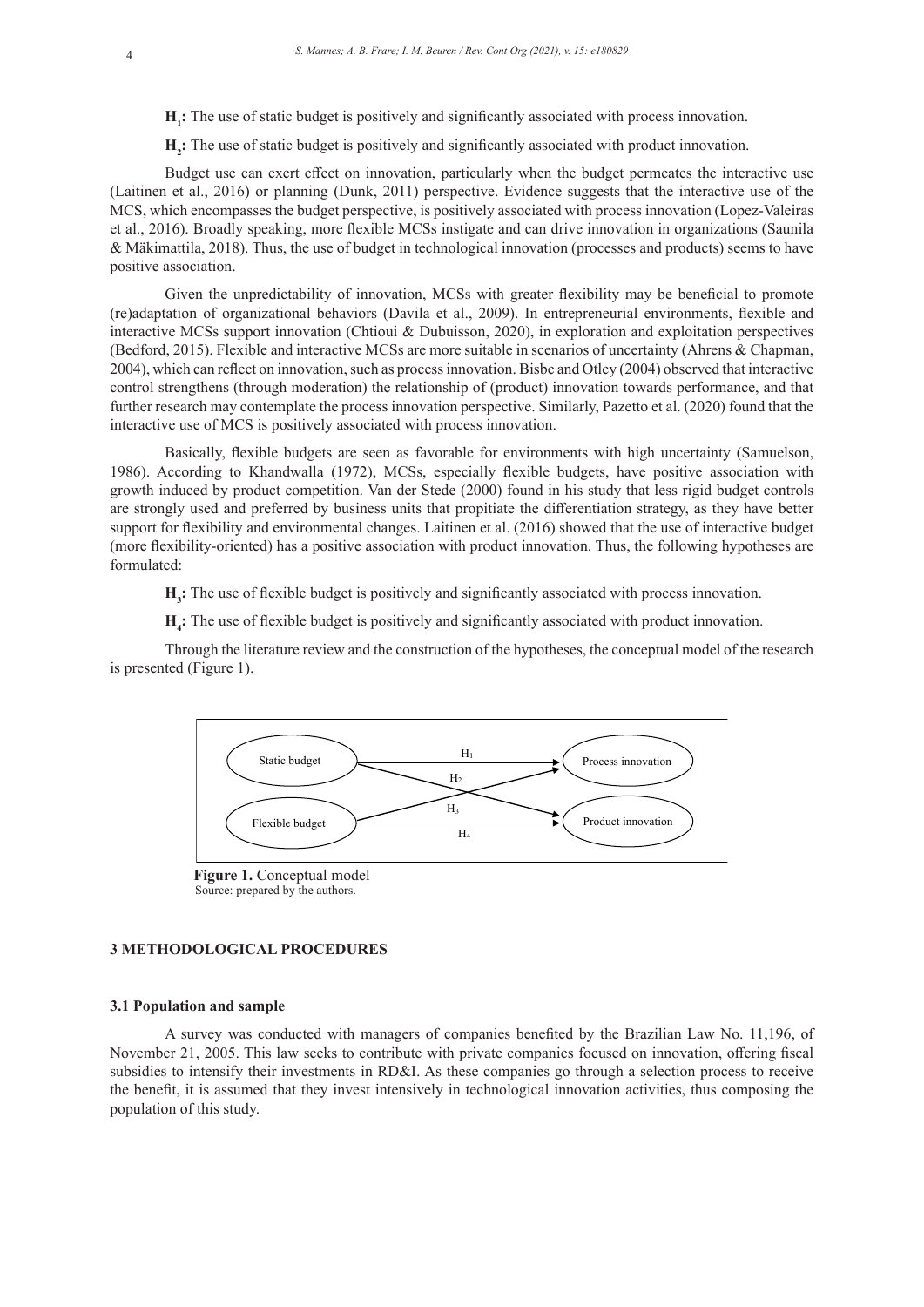Mapping the companies on the website of the Ministry of Science, Technology, Innovation and Communications resulted in a list of 957 companies benefited in the most recent round of tax incentives. Thus, these companies and their managers were searched for in the professional network LinkedIn. It was opted for more strategic positions and up to five invitations per company. This search identified 1,526 professionals, to whom the invitation to establish a connection and the link to the questionnaire on the QuestionPro platform were sent. Although the research did not go through an Ethics Committee, ethical procedures commonly adopted in similar research were followed, such as guaranteed anonymity and the use of aggregate responses, without identifying the respondent. Data collection occurred from September 2019 to February 2020, resulting in 133 valid responses.

The profile of the respondents indicates that a large portion are male (91%), have postgraduate degree (89%), are managers or hold leading positions at other hierarchical levels (48%). Most of the respondents' companies operate nationally and internationally (65%), and 43% have been in business for more than 50 years. As for the sectors in which they operate, mechanical and transportation (24%) and information technology (25%) stand out. The number of employees ranges from 500 to 5,000 (42%). The profile of the respondents indicates that they meet the conditions to answer the research instrument.

# **3.2 Research instrument**

To measure the constructs related to budgets, 11 items were adapted from Ekholm and Wallin (2011) for the static budget and 11 items for the flexible budget. In turn, to measure the constructs of technological innovation, 5 items were adapted from Gunday et al. (2011) for process innovation and 5 items for product innovation. A five-point Likert scale was used to measure the indicators, but with different weightings (see Appendix A). To minimize common method bias (CMB), the respondent's anonymity was guaranteed, in addition to the concise and explanatory arrangement of the items (Podsakoff, MacKenzie, Lee & Podsakoff, 2003).

# **3.3 Data analysis technique**

Data analysis was conducted using partial least squares structural equation modeling (PLS-SEM) in SmartPLS 3.0 software. PLS-SEM has been receiving increasing attention in the business field, as it is robust in the face of lack of multivariate normality and feasible for relatively small samples (Hair Jr., Risher, Sarstedt & Ringle, 2019). Additionally, the importance-performance map analysis (IPMA) was conducted for each endogenous variable and its respective predictors. The IPMA allows highlighting the interface between importance (beta coefficients) and performance (mean value of the constructs), enriching the PLS-SEM results (Ringle & Sarstedt, 2016).

The minimum sample size for PLS-SEM was determined by G\*Power 3.1 software. From an average effect size (f2) (15%),  $\alpha$  err. prob. of 5%, minimum power (1-β err. prob.) of 80%, and two predictors for the dependent variable with the highest number of arrows received, a minimum of 68 responses are needed. Therefore, the sample size of 133 responses is appropriate. To assess the possible existence of the CMB, Harman's single factor test evidenced that one factor (34.19%) does not account for half of the total variance explained, indicating it is not a problem (Podsakoff et al., 2003).

# **4 ANALYSES OF THE RESULTS**

#### **4.1 Measurement model**

First, the measurement model (Table 1) of the PLS-SEM (Hair Jr., Hult, Ringle & Sarstedt, 2017) was evaluated. One item of the flexible budget construct was excluded for the adjustment of the model since it did not fit in the confirmatory factor analysis. This flexible budget item consists of "determining operating volumes," and its low factorial load (<0.70) indicated some misalignment with the other items of the construct for the present sample (Hair Jr. et al., 2017). After its exclusion, the remaining indicators have adequate factorial load ( $\geq$ 0.70) in their respective construct (Hair Jr. et al., 2017).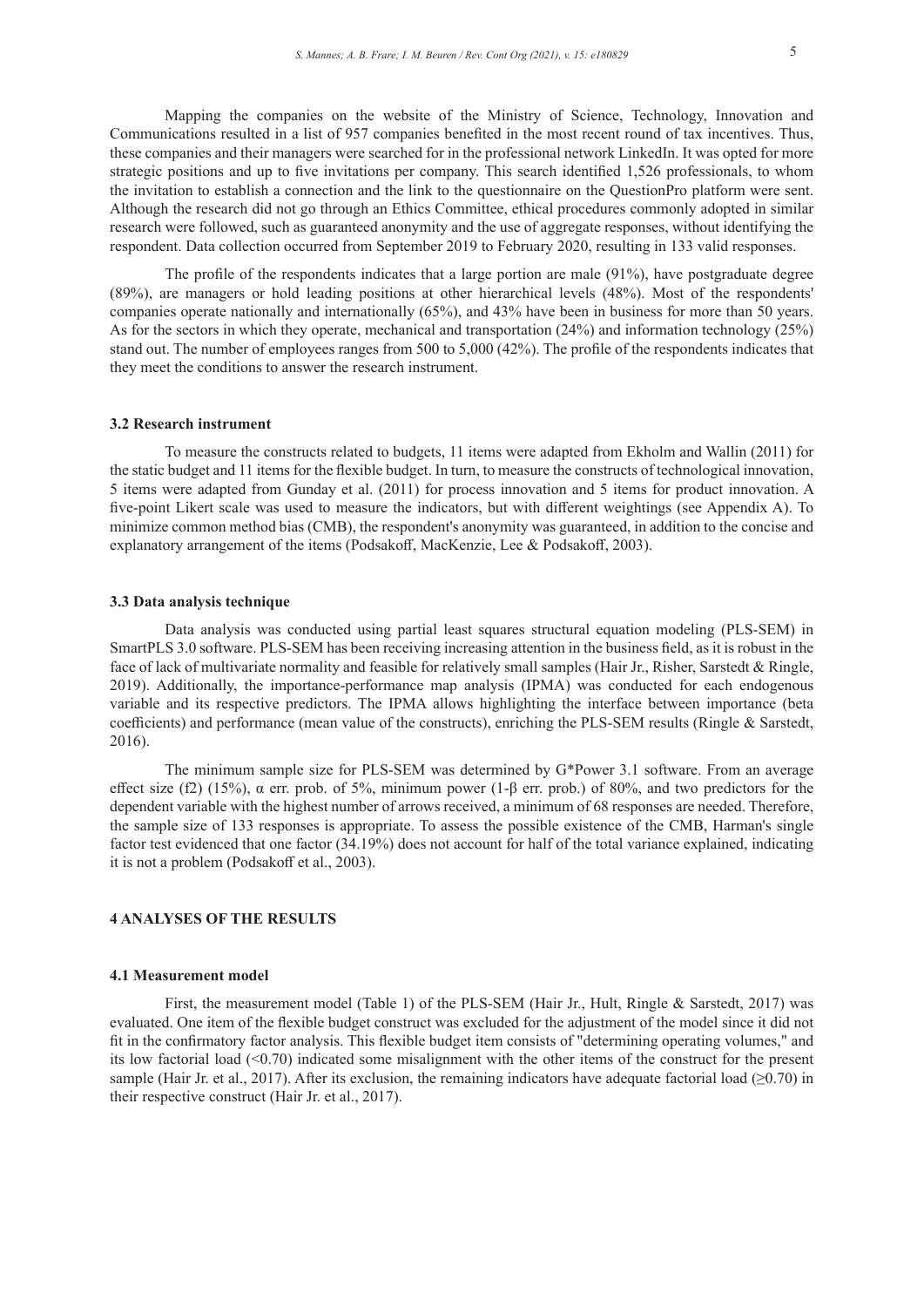| <b>Construct</b>           | Mean | <b>Standard</b><br>deviation | $\alpha$ | $\rho A$ | <b>CR</b> | <b>AVE</b> | <b>Fornell-Larcker\HTMT</b> |       |       |       |
|----------------------------|------|------------------------------|----------|----------|-----------|------------|-----------------------------|-------|-------|-------|
|                            |      |                              |          |          |           |            |                             | 2     | 3     | 4     |
| 1.Process<br>innovation    | 3.83 | 1.07                         | 0.851    | 0.872    | 0.892     | 0.623      | 0.790                       | 0.707 | 0.340 | 0.266 |
| 2.Product<br>innovation    | 3.80 | 1.15                         | 0.839    | 0.848    | 0.885     | 0.607      | 0.606                       | 0.779 | 0.277 | 0.276 |
| 3. Static<br><b>Budget</b> | 4.02 | 0.99                         | 0.948    | 0.957    | 0.955     | 0.659      | 0.325                       | 0.261 | 0.812 | 0.386 |
| 4. Flexible<br>budget      | 4.11 | 1.03                         | 0.944    | 0.968    | 0.952     | 0.663      | 0.258                       | 0.270 | 0.364 | 0.814 |

**Table 1.** Measurement model

Source: elaborated by the authors.

Note: Values in bold represent the square root of the AVE and the left/ bottom diagonal shows the correlation values, while the top/ right diagonal shows the HTMT values.

Internal consistency reliability is confirmed by Cronbach's Alpha (α), rho  $A(ρA)$  and Composite reliability (CR), with values above 0.70 (Hair Jr. et al., 2019). Convergent validity was attested by AVE values greater than or equal to 0.50 (Hair Jr. et al., 2019). Discriminant validity was observed by two parameters: the Fornell-Larcker criterion, in which the square root values of the AVE are greater than the coefficients of the correlations (Hair Jr. et al., 2017); and the Heterotrait-Monotrait Ratio of Correlations (HTMT) criterion, with values less than 0.85 (Hair Jr. et al., 2019). Therefore, the measurement model is adequate.

# **4. 2 Structural model**

The evaluation of the structural model begins by arranging the path analysis (Table 2), with the stipulated relationship, beta coefficient  $(β)$ , p-value and the decision for the hypothesis.

|  |  |  |  | <b>Table 2. Path analysis</b> |  |
|--|--|--|--|-------------------------------|--|
|--|--|--|--|-------------------------------|--|

| Relationship                                        | Beta $(\beta)$ | <b>Decision</b> |
|-----------------------------------------------------|----------------|-----------------|
| Static Budget→Process innovation                    | $0.266**$      | Accepted        |
| Static Budget→Product innovation                    | $0.188*$       | Accepted        |
| $F$ lexible budget $\rightarrow$ Process innovation | $0.161*$       | Accepted        |
| Flexible budget $\rightarrow$ Product innovation    | $0.201*$       | Accepted        |

Source: elaborated by the authors.

Note: \*p<0.10; \*\*p<0.01; bootstrap with 5,000 subsamples.

The possible presence of multicollinearity in the model was evaluated using the Variance inflation factor (VIF). The highest value found (1.153) indicates no multicollinearity (<3) (Hair Jr. et al., 2019). The explained variance of the endogenous variables was observed, by means of the coefficient of determination (R2). Consistent with Cohen (1988), R2 can be small (2%), medium (13%) or large (26%) and, thus, process innovation has medium (12.8%) explanatory power and product innovation has small to medium (10.4%). The predictive relevance of the endogenous variables was determined by the Stone-Geisser indicator (Q2), obtaining values above zero for process innovation (6.2%) and product innovation (4.9%) (Hair Jr. et al., 2019).

#### **4.3 Importance-Performance analysis**

The assumptions for applying the IPMA are fully met: rescaling the mean values of the constructs to the range from 0 to 100; all codings have the same scalar direction, i.e., higher values represent better performance on all constructs; and all estimates of external weights are positive (Ringle & Sarstedt, 2016). Figure 2 shows the IPMA for process innovation.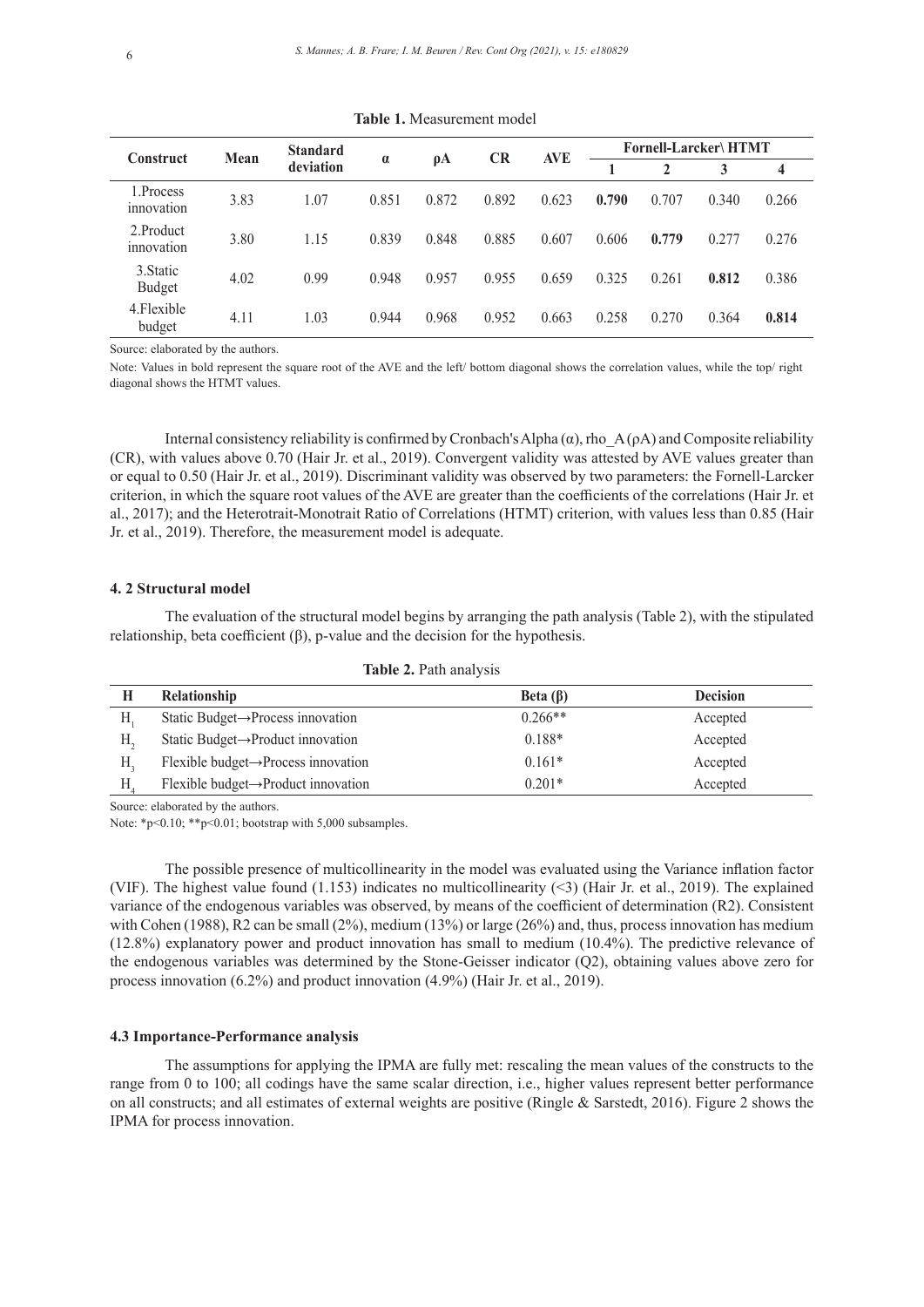

Source: elaborated by the authors. **Figure 2.** Process Innovation IPMA

The IPMA basically considers importance (total effects, on the x-axis) and performance (average score of the constructs, on the y-axis). Although static budget (75.608) and flexible budget (77.747) show similar performances, static budget (β=0.266) has higher importance (total effects) than flexible budget (β=0.161) in process innovation. Figure 3 shows the IPMA analysis for product innovation.



Source: elaborated by the authors. **Figure 3.** Product Innovation IPMA

Figure 3 demonstrates static budget (performance: 75.608, importance: β=0.188) and flexible budget (performance: 77.747, importance: β=0.201) in fostering product innovation. Static budget has greater importance in process innovation, while flexible budget presents greater importance in product innovation. As for performance, there is little difference, with slightly higher trend for flexible budget compared to static budget, in both technological innovations.

# **4.4 Discussion of the results**

Hypothesis  $H_1$  stipulates that the use of static budget is positively and significantly associated with process innovation. This hypothesis was supported statistically (β=0.266, p<0.01) and denotes its importance (β=0.266) and performance (75.608) in the efforts employed to process innovation. This finding corroborates Lopez-Valeiras et al. (2016), that the interactive use of the MCS, which contemplates the budget, has the ability to influence process innovation. Thus, the innovation of methods and skills that assist in the execution of new or improved goods/services (OECD, 2005) has as antecedent the use of the static budget, present among the traditional managerial controls of the organization (Otley, 1999; Cassar & Gibson, 2010).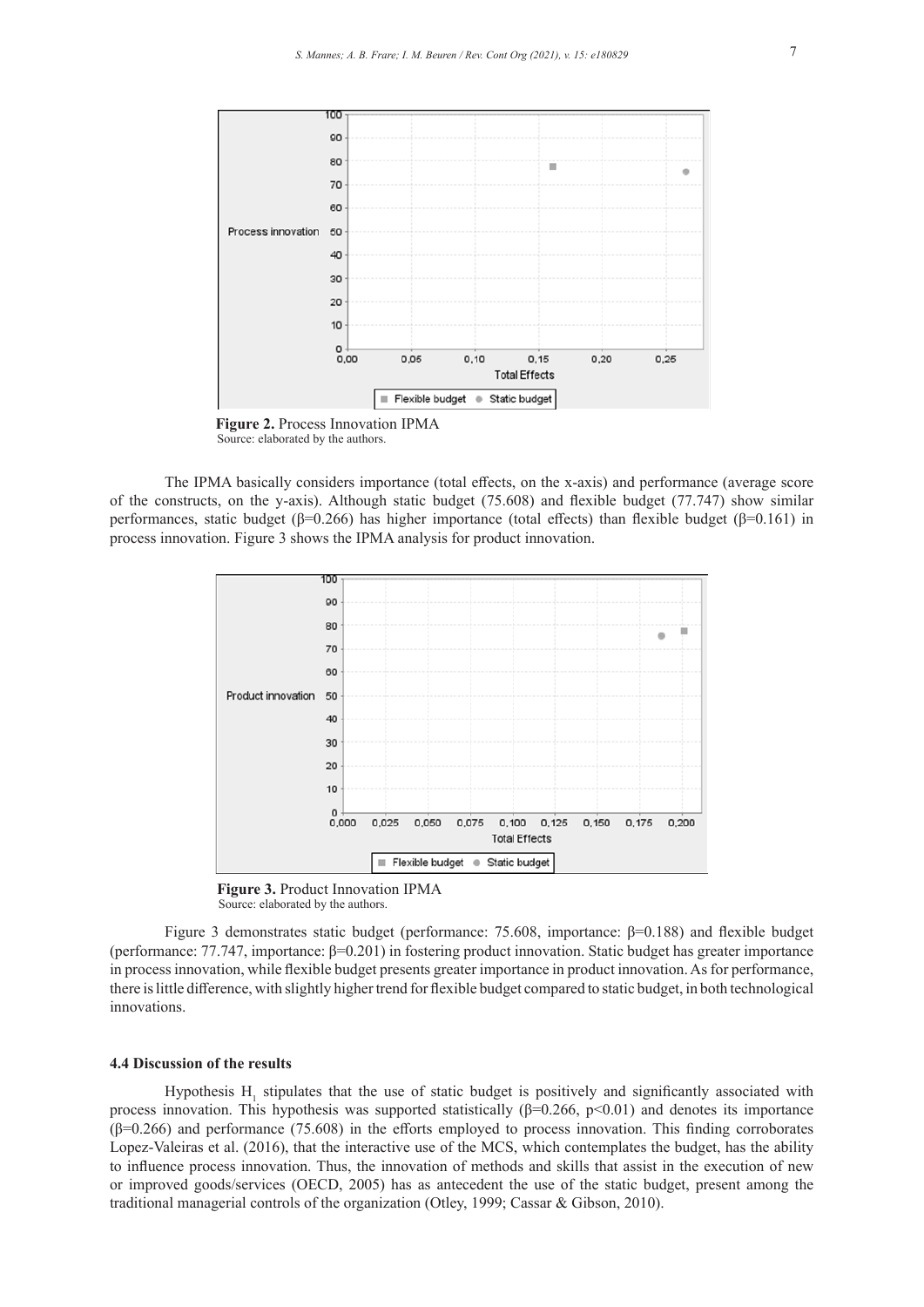Hypothesis  $H_2$  proposes that the use of static budget is positively and significantly associated with product innovation, and is statistically accepted (β=0.188, p<0.10). Static budget receives considerable importance  $(\beta=0.188)$  and performance (75.608). This evidence matches the literature, that when static budget is used in the planning framework, it is positively associated with product innovation (Dunk, 2011). It is perceived that the usefulness of static budget is aligned with the development, improvement or creation of the attributes of goods/ services (OECD, 2005).

Hypotheses  $H_1$  and  $H_2$  indicate that the use of static budgeting has a positive and significant influence on technological innovation (processes and products). This finding is relevant, because although several organizations show interest in more flexible budgets several show resistance to abandon the traditional budget (Ekholm & Wallin, 2000; Matějka et al., 2020). Static budgeting seems to be able to provide backing for the organization in supporting environmental uncertainty (Ekholm & Wallin, 2000), which may support its use in organizations (Dal Magro & Lavarda, 2015). Also, static budgeting may have positive effects on innovation (Horngren et al., 2000; Ekholm & Wallin, 2000).

Hypothesis  $H_3$  indicates that the use of flexible budget is positively and significantly associated with process innovation. The hypothesis was accepted statistically (β=0.161, p<0.10) and reveals its importance (β=0.161) and performance (77.747). Thus, the studies of Pazetto et al. (2020), which evidenced a relationship between interactive MCS use and process innovation, and Lopez-Valeiras et al. (2016), which contemplated the budget from the interactive MCS perspective and found a positive association with process innovation, are corroborated. This finding indicates that greater MCS flexibility, in this case budget, promotes constant organizational re-adaptations, favorable to the companies (Davila et al., 2009), especially entrepreneurial organizations that focus on innovation (Chtioui & Dubuisson, 2020).

Hypothesis  $H_4$  assumes that the use of flexible budgeting is positively and significantly associated with product innovation, and is statistically supported (β=0.201, p<0.10), and presents its importance (β=0.201) and performance (77.747). This finding is consistent with the literature (Van der Stede, 2000; Dunk, 2011; Laitinen et al., 2016) that points to flexible budgeting as aligned with sustaining product innovation, for having less rigid and adjustable characteristics, being prioritized by organizations in high uncertainty environments, characteristic of innovative environments, focused on product innovation.

By means of hypotheses  $H_3$  and  $H_4$ , it is inferred that the use of flexible budget positively influences technological innovation, both of processes and products. Thus, it was possible to prove what has been highlighted in previous research (Van der Stede, 2000; Dunk, 2011; Laitinen et al., 2016), that a budget with less rigid and more malleable characteristics has a positive influence on innovation, especially technological innovation. Furthermore, from the perspective of environmental uncertainties, the findings reinforce that the use of interactive and flexible MCSs are beneficial to promote innovation (Khandwalla, 1972; Samuelson, 1986).

As for the importance-performance analysis, both budgets (static and flexible) show similar performance with respect to technological innovation (processes and products). However, some peculiarities are observed, such as the fact that static budget receives higher priority (importance) in process innovation, while flexible budget receives higher priority in product innovation. This finding of priority comes basically from the IPMA, which allows the analysis of importance via total effects. Consequently, the finding suggests that annual (traditional) budgeting has greater alignment (association) with process innovation, i.e., methods, skills, and procedures for the development or improvement of goods/services (OECD, 2005; Gunday et al., 2011). In contrast, flexible budget shows greater effect on product innovation, i.e., on technical and functional specifications, components or materials (Gunday et al., 2011), which result in goods/services with new or improved attributes (OECD, 2005).

#### **5 FINAL CONSIDERATIONS**

This study analyzed the effects of the use of static and flexible budgets on process and product innovations in companies benefiting from the Brazilian Law of Good, which relied on exemptions for the promotion of technological innovation. By estimating the implications of the use of static and flexible budgets, the evidence supports a positive relationship with process and product innovation, and the research hypotheses can be accepted. It is concluded that the use of budgets is aligned with process and product innovations in the companies of the sample. The complementarity of both budgets in technological innovation is highlighted, given the positive effects between the proposed relationships. Moreover, the static budget denotes greater importance in process innovation, while the flexible budget presents greater importance in product innovation.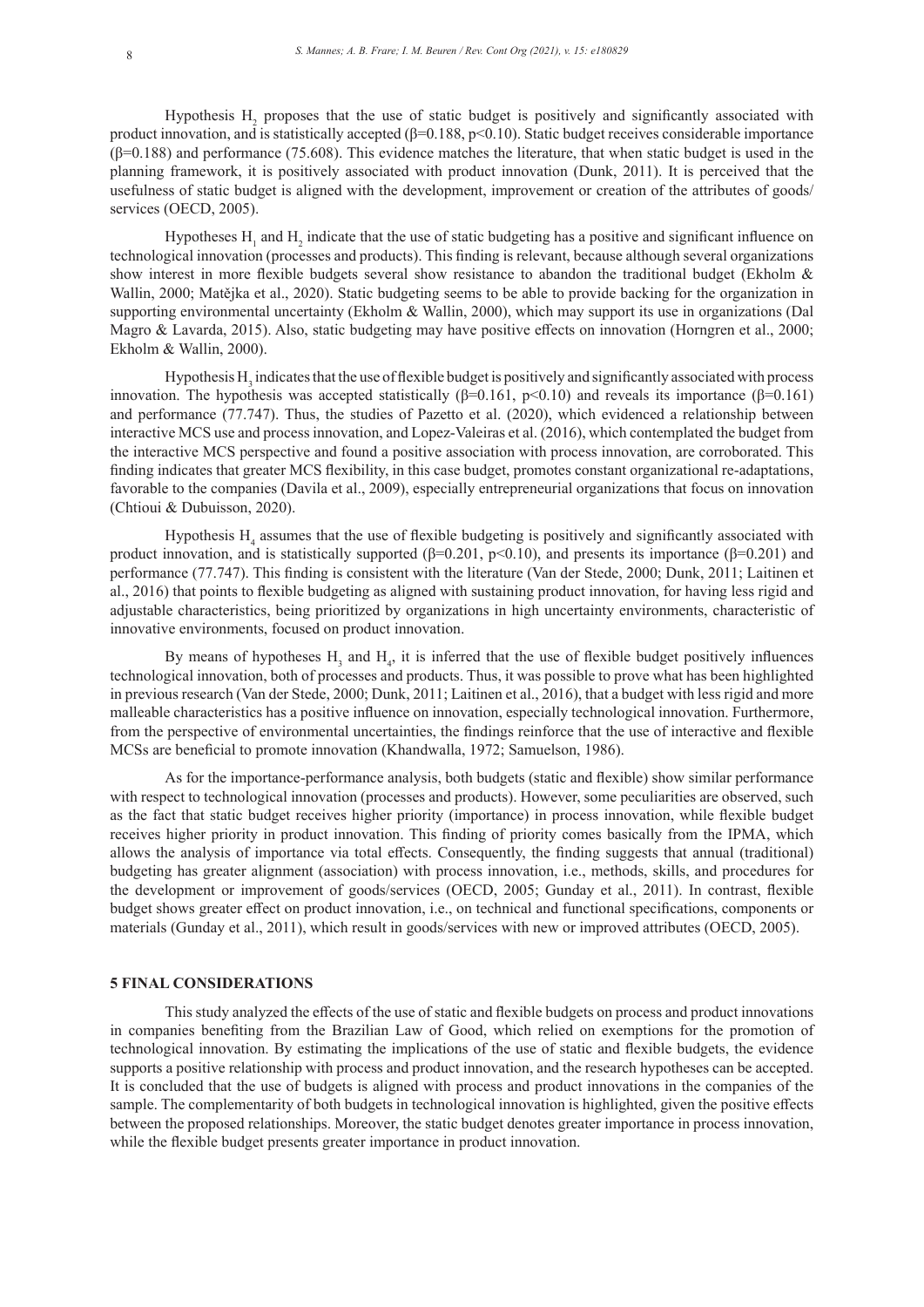#### **5.1 Theoretical implications**

By heeding Camisón and Villar-Lopez's (2014) call regarding the segregation of technological innovation into products and processes, differences are perceived regarding the importance of each budget for each of the innovations, thus advancing the literature. The findings also match the fact that organizations, despite being in search of more flexible budgets, mostly do not abandon the traditional budget (Matějka et al., 2020). This may stem from the perceived complementarity of the use of static and flexible budgets (Ekholm & Wallin, 2000), supported by the findings of the present study. The positive association of the use of budgets (static and flexible) at the expense of technological innovation also implies in highlighting the complementarity of both budgets in innovation contexts, which had been previously evidenced with other MCSs (Grabner & Moers, 2013; Bedford et al., 2016). Finally, it contributes to the discussion of organizational mechanisms to support innovation management (Tidd & Bessant, 2015).

# **5.2 Managerial implications**

It is important for the managers of these companies to align the static and flexible budgets in order to complement each other when the intention is to innovate more in processes or products, and also that they understand that the use of the budget, traditional (static) and / or flexible, positively influences processes and products innovation, since this is a capability with a certain degree of difficulty to be managed. Moreover, as companies that receive subsidies to promote technological innovation (Law of Good), it is relevant to understand how the MCS, specifically the budget, could provide and boost innovation. Thus, managers can use the budget in defining goals, plans, and planning to stimulate processes and products innovation.

Although both budgets constitute similar performance in the face of technological innovation, some peculiarities represent practical implications for managers, due to the importance assumed by the budgets for each innovation. It is possible to notice that static budget should receive higher priority in the context of process innovation, whereas flexible budget in the context of product innovation. Thus, in the face of organizational goals and preferences about the type of technological innovation (need or purpose of greater emphasis on processes or products), managers can assign greater attention to the budget according to priorities, in order to better align the use of the budget with the respective technological innovation.

# **5.3 Limitations and suggestions**

The limitations of the present research may represent new research opportunities. First, the data should be generalized cautiously since the sample comprises exclusively companies benefited by the Brazilian Law of Good, which indicates the need for new studies with other samples, for possible comparisons. Second, as innovation enabling MCS, only static and flexible budget were considered. Therefore, future studies may contemplate other types of MCS. Third, the study considered the symmetric relationship of budget (static and flexible) in technological innovation, but further research can explore the interdependence and complementarity of the MCSs, through asymmetric analysis, such as fuzzy-set qualitative comparative analysis. Also, no control variables were used, which may be considered in future research.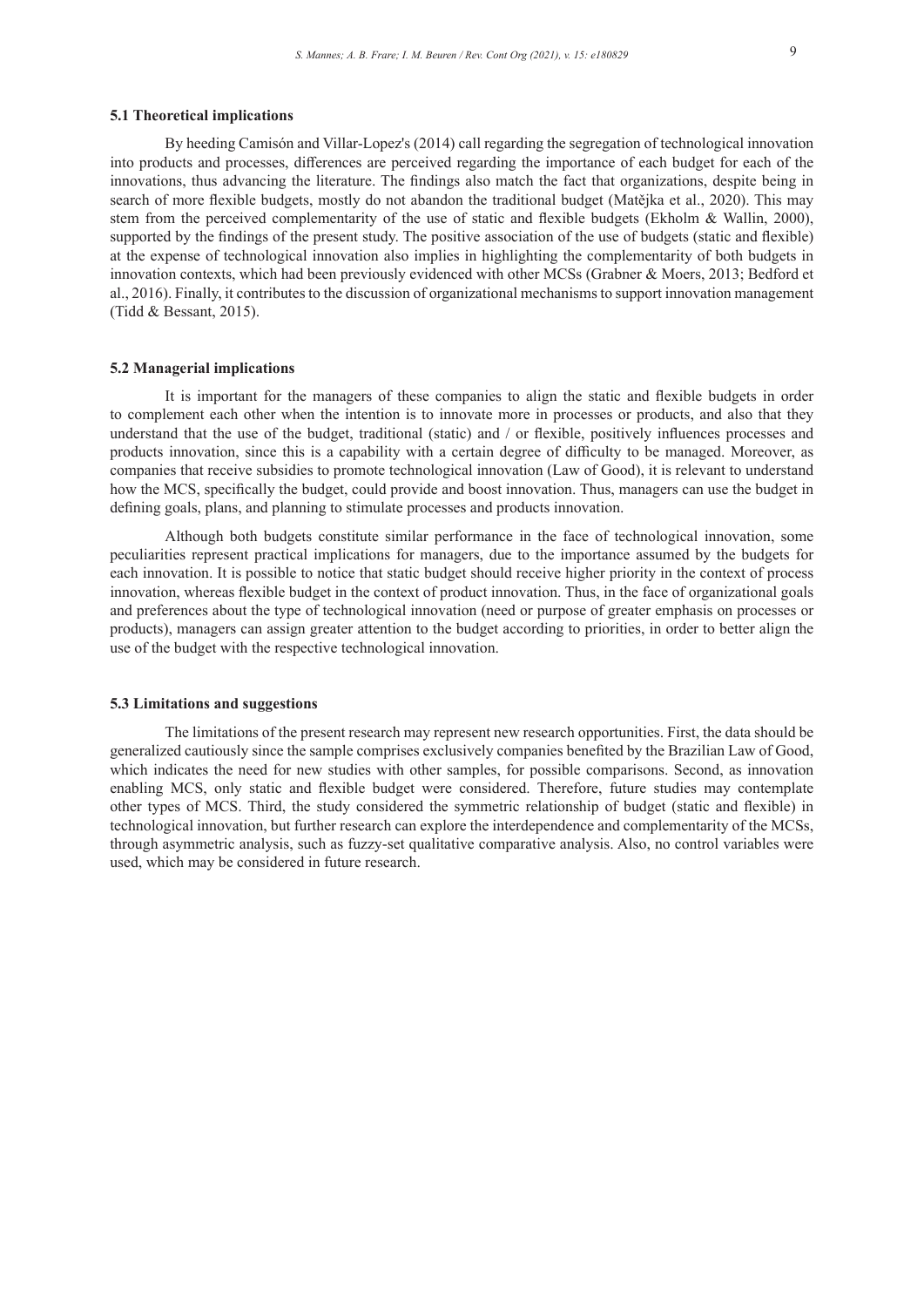#### **REFERENCES**

- Ahrens, T., & Chapman, C.S. (2004). Accounting for flexibility and efficiency: a field study of management control systems in a restaurant chain. *Contemporary Accounting Research*, 21(2), 271-301. DOI: https://doi. org/10.1506/VJR6-RP75-7GUX-XH0X
- Bedford, D.S. (2015). Management control systems across different modes of innovation: Implications for firm performance. *Management Accounting Research*, 28, 12-30. DOI: https://doi.org/10.1016/j.mar.2015.04.003
- Bedford, D.S., Bisbe, J., & Sweeney, B. (2019). Performance measurement systems as generators of cognitive conflict in ambidextrous firms. *Accounting, Organizations and Society,* 72, 21-37. DOI: https://doi. org/10.1016/j.aos.2018.05.010
- Bedford, D.S., Malmi, T., & Sandelin, M. (2016). Management control effectiveness and strategy: an empirical analysis of packages and systems. *Accounting, Organizations and Society,* 51, 12-28. DOI: https://doi. org/10.1016/j.aos.2016.04.002
- Burns, T., & Stalker, G.M. (1961). *The management of innovation*. London: Tavistock.
- Camisón, C., & Villar-López, A. (2014). Organizational innovation as an enabler of technological innovation capabilities and firm performance. *Journal of Business Research*, 67(1), 2891-2902. DOI: https://doi. org/10.1016/j.jbusres.2012.06.004
- Cassar, G., & Gibson, B. (2010). Budgets, internal reports, and manager forecast accuracy. *Contemporary Accounting Research* 25(3), 707-737. DOI: https://doi.org/10.1506/car.25.3.3
- Chenhall, R.H., & Moers, F. (2015). The role of innovation in the evolution of management accounting and its integration into management control. *Accounting, Organizations and Society,* 47, 1-13. DOI: https://doi. org/10.1016/j.aos.2015.10.002
- Chtioui, T., & Dubuisson, S.T. (2020). Towards a communication-based typology of management control modes: showing the relevance of communicative action for entrepreneurial settings. *International Journal of Entrepreneurship and Small Business*, 39(1-2), 163-191. DOI: https://doi.org/10.1504/IJESB.2020.104249
- Cohen, J. (1988). *Statistical power analysis for the behavioral sciences* (2. ed.). New York: Psychology Press.
- Dal Magro, C.B., & Lavarda, C.E.F. (2015). Evidências sobre a caracterização e utilidade do orçamento empresarial nas indústrias de Santa Catarina. *Advances in Scientific and Applied Accounting*, 8(1), 039-062. DOI: https:// doi.org/10.14392/asaa.201581039-062
- Dugdale, D., & Lyne, S. (2008). Budgeting and organizational structure. *Research Executive Summaries* CIMA, 6(4), 1-7.
- Dunk, A.S. (2011). Product innovation, budgetary control, and the financial performance of firms. *The British Accounting Review*, 43(2), 102-111. DOI: https://doi.org/10.1016/j.bar.2011.02.004
- Ekholm, B.G., & Wallin, J. (2000). Is the annual budget really dead? European Accounting Review, 9(4), 519-539. DOI: https://doi.org/10.1080/09638180020024007
- Ekholm, B.G., & Wallin, J. (2011). The impact of uncertainty and strategy on the perceived usefulness of fixed and flexible budgets. *Journal of Business Finance & Accounting*, 38(1‐2), 145-164. DOI: https://doi.org/10.1111/ j.1468-5957.2010.02228.x
- Frow, N., Marginson, D., & Ogden, S. (2010). "Continuous" budgeting: reconciling budget flexibility with budgetary control. *Accounting, Organizations and Society,* 35(4), 444-461. DOI: https://doi.org/10.1016/j. aos.2009.10.003
- Grabner, I., & Moers, F. (2013). Management control as a system or a package? Conceptual and empirical issues. *Accounting, Organizations and Society*, 38(6-7), 407-419. DOI: https://doi.org/10.1016/j.aos.2013.09.002
- Gunday, G., Ulusoy, G., Kilic, K., & Alpkan, L. (2011). Effects of innovation types on firm performance. International *Journal of Production Economics*, 133(2), 662-676. DOI: https://doi.org/10.1016/j.ijpe.2011.05.014
- Hair Jr., J.F., Hult, G.T.M., Ringle, C.M., & Sarstedt, M. (2017). *A primer on partial least squares structural equation modeling (PLS-SEM)* (2. ed.). Los Angeles: Sage
- Hair Jr., J.F., Risher, J.J., Sarstedt, M., & Ringle, C.M. (2019). When to use and how to report the results of PLS-SEM. *European Business Review*, 31(1), 2-24. DOI: https://doi.org/10.1108/EBR-11-2018-0203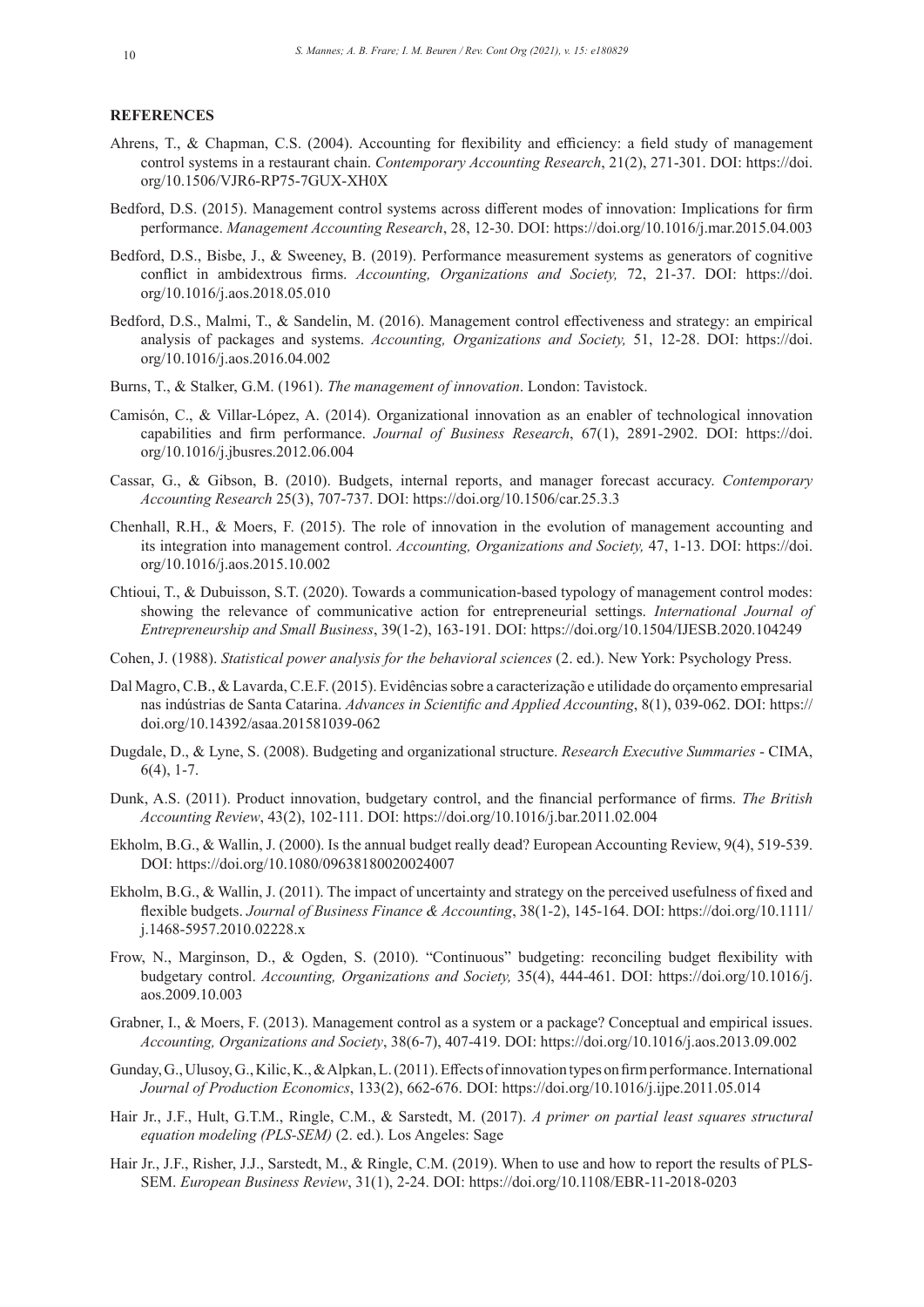- Hansen, S.C., Otley, D.T., & Van der Stede, W.A. (2003). Practice developments in budgeting: an overview and research perspective. *Journal of Management Accounting Research,* 15(1), 95-116. DOI: https://doi. org/10.2308/jmar.2003.15.1.95
- Henri, J.F. (2006). Management control systems and strategy: A resource-based perspective. *Accounting, Organizations and Society*, 31(6), 529-558. DOI: https://doi.org/10.1016/j.aos.2005.07.001
- Henri, J., Massicotte, S., & Arbour, D. (2019). Exploring the consequences of competing uses of budgets. *Australian Accounting Review*, 30(4), 257-268. DOI: https://doi.org/10.1111/auar.12287
- Hope, J., & Fraser, R. (2003). *Beyond budgeting: how managers can break free from the annual performance trap.*  Boston: Harvard Business School Press.
- Horngren, C.T., Foster, G., & Datar, S.M. (2000). *Cost accounting: a managerial emphasis.* (10. ed.). New Jersey: Prentice Hall.
- Khandwalla, P.N. (1972). The effect of different types of competition on the use of management controls. *Journal of Accounting Research*, 10(2), 275-285. DOI: https://doi.org/10.2307/2490009
- Laitinen, E.K., Länsiluoto, A. & Salonen, S. (2016). Interactive budgeting, product innovation, and firm performance: empirical evidence from Finnish firms. *Journal of Management Control,* 27(4), 293-322. DOI: https://doi.org/10.1007/s00187-016-0237-2
- Libby, T., & Lindsay, R.M. (2007). *Beyond budgeting or better budgeting? Strategic Finance*, 89(2), 46-51.
- Lopez-Valeiras, E., Gonzalez-Sanchez, M.B., & Gomez-Conde, J. (2016). The effects of the interactive use of management control systems on process and organizational innovation. *Review of Managerial Science*, 10(3), 487-510. DOI: https://doi.org/10.1007/s11846-015-0165-9
- Matějka, M., Merchant, K.A., & O'Grady, W. (2020). An empirical investigation of beyond budgeting practices. *Journal of Management Accounting Research.* In press. DOI: https://doi.org/10.2308/jmar-19-010
- Mucci, D.M., Frezatti, F., & Dieng, M. (2016). The multiple functions of budgeting. *Revista de Administração Contemporânea*, 20(3), 283-304. DOI: https://doi.org/10.1590/1982-7849rac2016140121
- Organização de Cooperação e Desenvolvimento Econômico (OCDE). (2005). *Manual de Oslo: diretrizes para coleta e interpretação de dados sobre inovação* (3. ed.). Brasília: FINEP.
- Otley, D. (1999). Performance management: a framework for management control systems research. *Management Accounting Research*, 10(4), 363-382. DOI: https://doi.org/10.1006/mare.1999.0115
- Pazetto, C.F., Mannes, S., & Beuren, I.M. (2020). Influência dos sistemas de controle e da folga de tempo na inovação de processos. RAM. *Revista de Administração Mackenzie*, 21(3), 1-27. DOI: https://doi.org/10.1590/1678- 6971/eramr200147
- Podsakoff, P.M., MacKenzie, S.B., Lee, J.Y., & Podsakoff, N.P. (2003). Common method biases in behavioral research: a critical review of the literature and recommended remedies. *Journal of Applied Psychology*, 88(5), 879. DOI: https://doi.org/10.1037/0021-9010.88.5.879
- Ringle, C.M., & Sarstedt, M. (2016). Gain more insight from your PLS-SEM results. *Industrial Management & Data Systems*, 116(9), 1865-1886. DOI: https://doi.org/10.1108/IMDS-10-2015-0449
- Samuelson, L.A. (1986). Discrepancies between the roles of budgeting. *Accounting, Organizations and Society*, 11(1), 35-45. DOI: https://doi.org/10.1016/0361-3682(86)90017-6
- Saunila, M., & Mäkimattila, M. (2018). A dynamic learning perspective on innovation control: balancing freedom and constraint. In: *Innovation and Capacity Building* (pp. 273-291). Palgrave Macmillan, Cham. DOI: https:// doi.org/10.1007/978-3-319-90945-5\_14
- Schumpeter, J.A. (1982). Teoria do desenvolvimento econômico: uma investigação sobre lucros, capital, crédito, juro e o ciclo econômico. São Paulo: Abril Cultural.
- Sponem, S., & Lambert, C. (2016). Exploring differences in budget characteristics, roles and satisfaction: a configurational approach. *Management Accounting Research*, 30, 47-61. DOI: https://doi.org/10.1016/j. mar.2015.11.003
- Tidd, J., Bessant, K. (2015). *Gestão da inovação* (5. ed.). Porto Alegre: Bookman.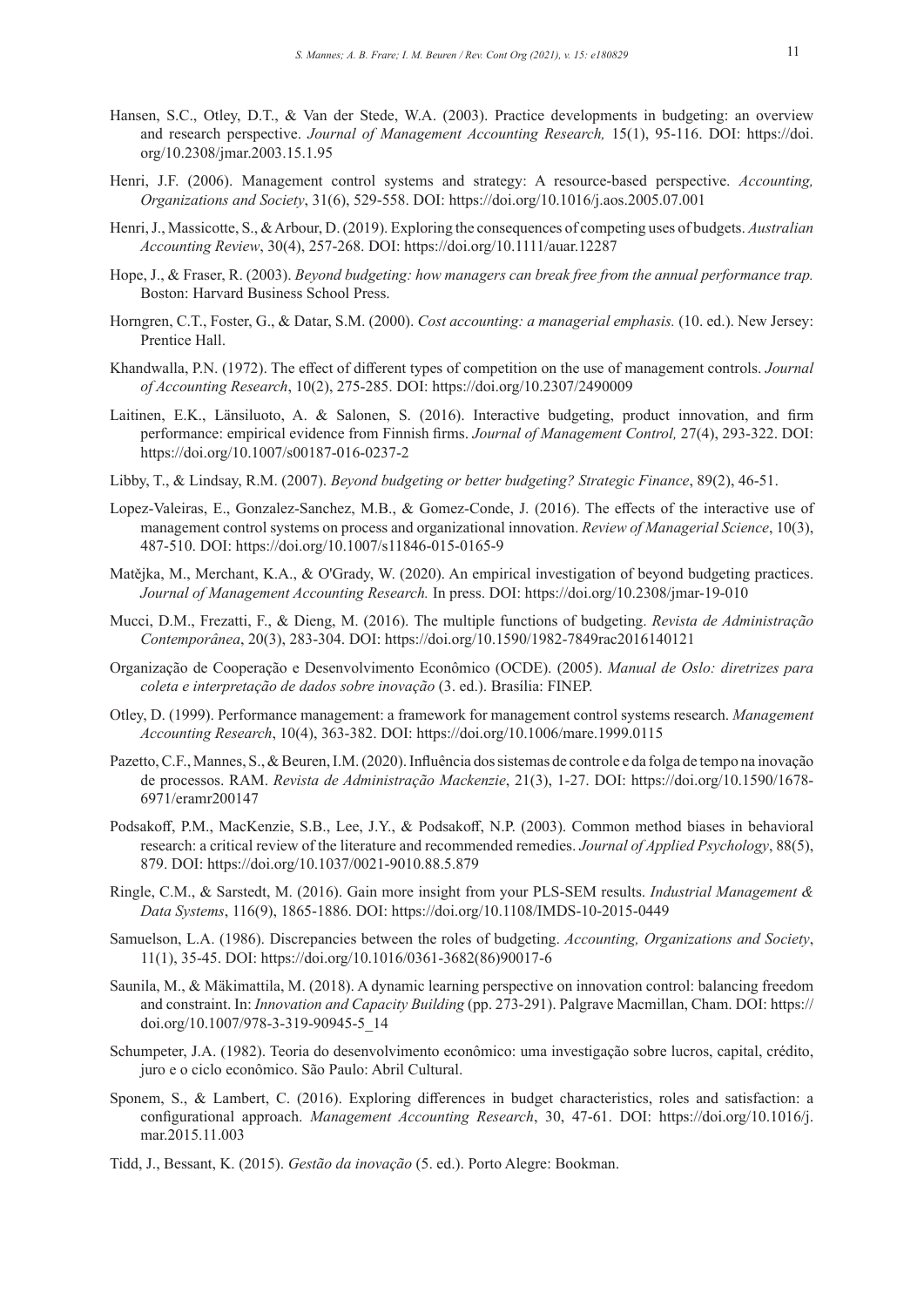Van der Stede, W.A. (2000). The relationship between two consequences of budgetary controls: budgetary slack creation and managerial short-term orientation. *Accounting, Organizations and Society*, 25(6), 609-622. DOI: https://doi.org/10.1016/S0361-3682(99)00058-6

# **How to cite this paper**

Mannes, S.; Frare, A. B.; & Beuren, I. M. (2021). Effects of using static and flexible budgets on process and product innovation. *Revista de Contabilidade e Organizações*, 15:e180829. DOI: http://dx.doi. org/10.11606/issn.1982-6486.rco.2021.180829